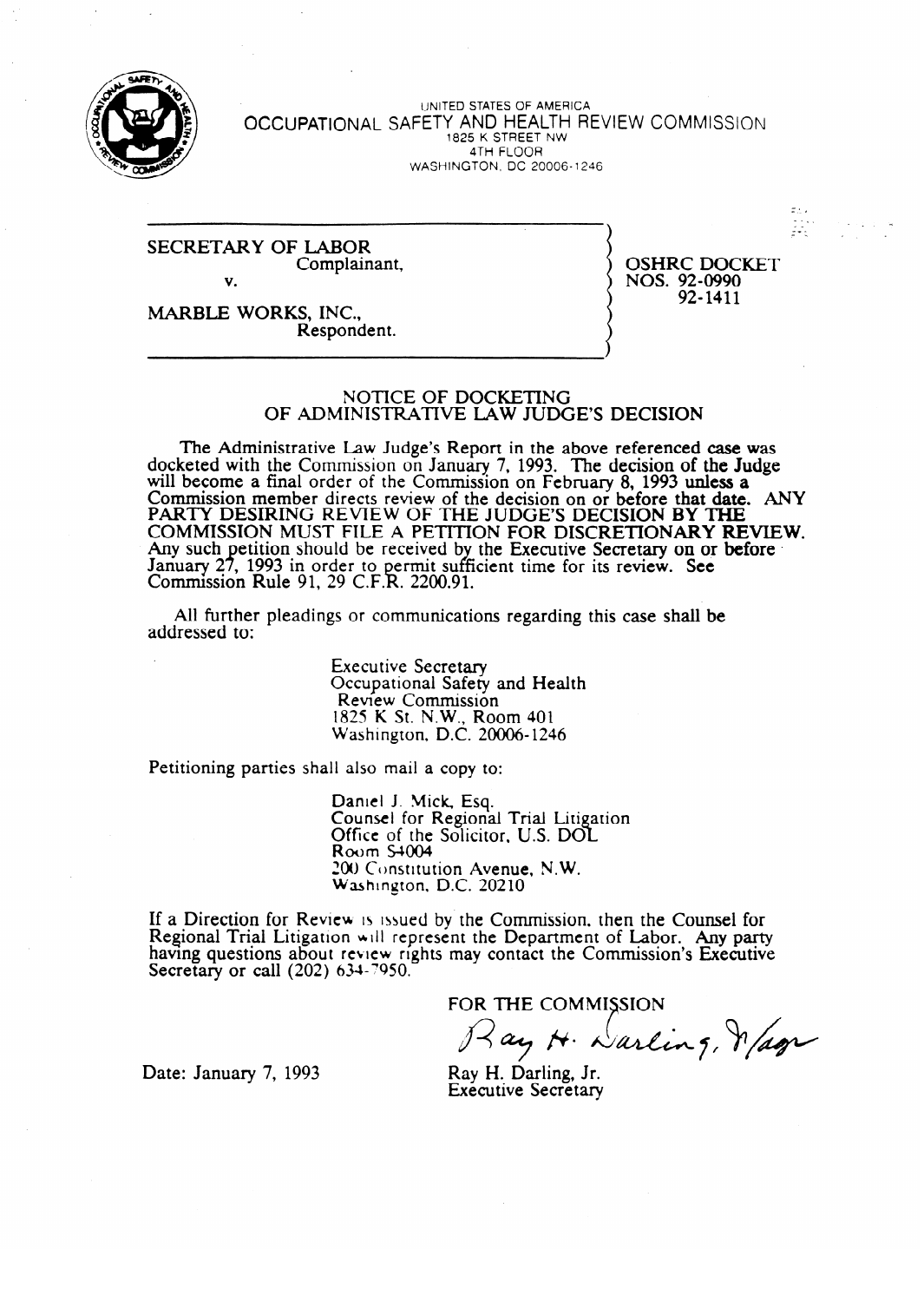# DOCKET NOS. 92-0990 & 92-1411

### NOTICE IS GIVEN TO THE FOLLOWING:

Daniel J. Mick, Esq. Counsel for Regional Trial Litigation Office of the Solicitor, U.S. DOL Room S4004 200 Constitution Ave., N.W. Washington, D.C. 20210

George Palmer, Esq. Assoc. Regional Solicitor Office of the Solicitor, U.S. DOL Suite 201 2015 - 2nd Avenue, North Birmingham, AL 35203

Thomas T. Zieman, Jr., Esq. Miller, Hamilton, Snider & Odom 254 State Street Mobile, AL 36604

Nancy J. Spies Occupational Safety and Health Review Commission 1365 Peachtree St., N.E. Room 240 Atlanta, GA 30309 3119

00107010514:04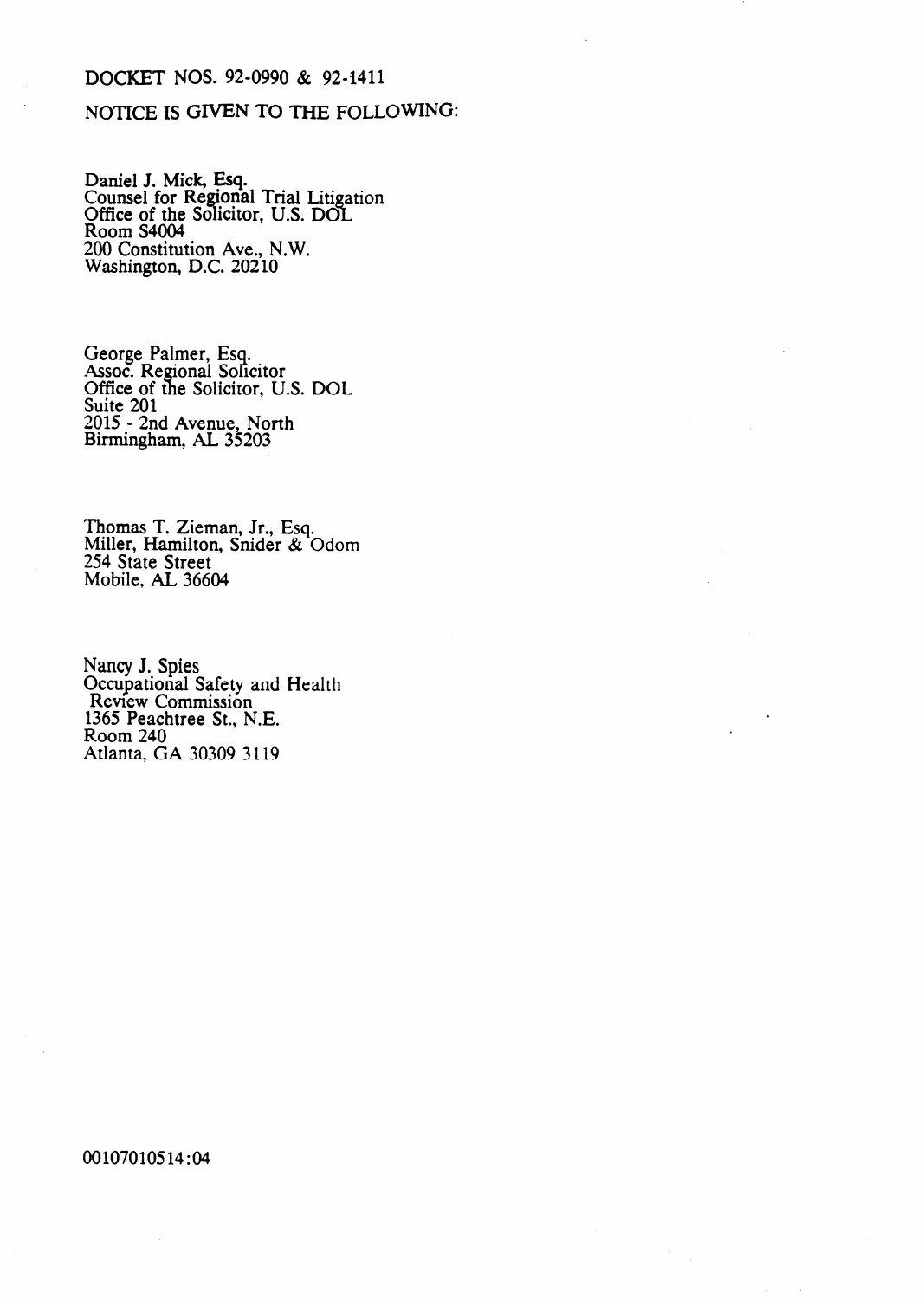

#### UNITED STATES OF AMERICA **OCClJPATlONAL SAFETY AND HEALTH REVIEW** COMMISSlON 1365 PEACHTREE STREET, N.E., SUITE 240 ATLANTA, GEORGIA 30309-3119

. . l  $\bullet$ . . . . . . . . . . . . **. .**  . .

PHONE: cou (404) 347-4197 FTS (404) 347-4197

~~~ ~

**FAX:** COM (404) 347-0113 FTS (404) 347-0113

# SECRETARY OF LABOR,

Complainant,

v.

MARBLE WORKS, INC.,

Respondent.

OSHRC Docket Nos.

**92-990 & z-1411** 

(Consolidated)

Appearances:

Kathleen G. Henderson, Esq. Office of the Solicitor U. S. Department of Labor Birmingham, Alabama For Complainant

Mr. Thomas T. Zieman, Jr., Esquire Miller, Hamilton, Snider and Odom **Mobile, Alabama**  For Respondent

Before: Administrative Law Judge Nancy J. Spies

# **DECISION AND ORDER**

This consolidated proceeding is before the Occupational Safety and Health Review commission for decision. On **Fchruary** 21, 1992, and on March 24, 1992, the Occupational Safety and Health Administration (OSHA) issued citations to Respondent, Marble Works, J Inc., as a result of separate safety and health inspections conducted at its manufacturing facility in Mobile, Alabama.

The citations issued on February 21, 1992, alleged serious and "other than serious" violations. On March 13, 1992, respondent's secretary and treasurer, Mark Tapia,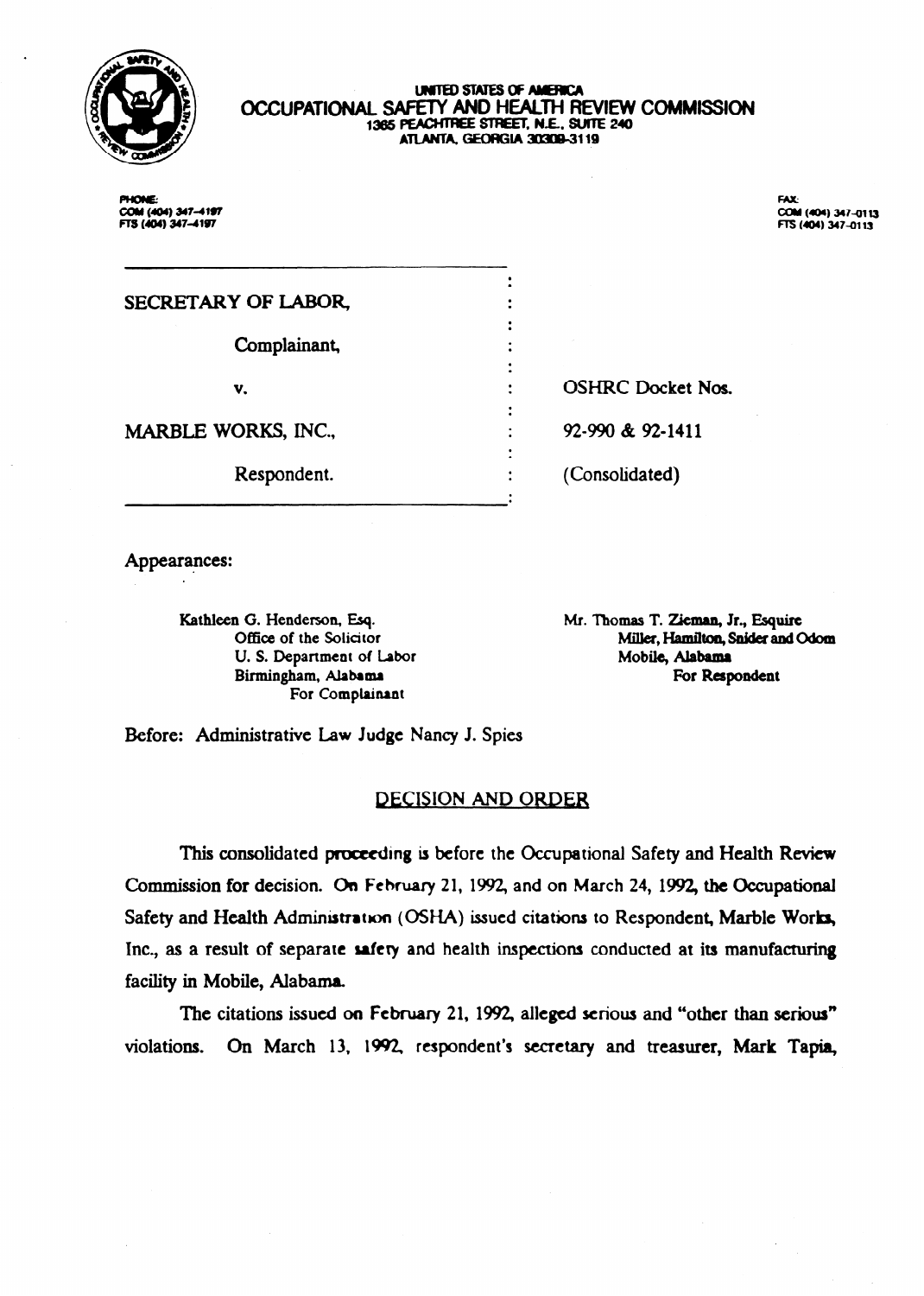representing the Company pro se, timely contested the penalties proposed by OSHA in this first set of citations. The underlying violations and abatement dates were not contested.

The citations issued on March 24, 1992, also alleged serious and "other than serious" violations. However, Tapia did not serve Respondent's request for hearing on these later citations until April 24,1992, seven days after April 17, 1992, the last day within which he could timeiy contest the citations. The letter sewed on April *24,1992,* was dated April 16, 1992.<sup>1</sup> Since Respondent failed to file its notice of contest within the time established by Section 10(a) of the Occupational Safety and Health Act of 1970 (Act), the administrative law judge dismissed the notice of contest of the March 24, 1992, citation. However, in Respondent's letter of July 15, 1992, which was received by the Commission after the administrative law judge's dismissal, Respondent asserted facts which might support a finding that the untimely filing should be excused. Under *Atlantic Marine, Inc. v. OSHRC*, 524 F.2d 476 (5th Cir. 1975), the case was remanded for inquiry into the issue of timeliness, and then if deemed appropriate, for a decision on the merits of the case.

On April *30,1992,* the cases invoking both the February 21,1992, and the March 24,  $\mathbf{L}$ 1992, citations were consolidated. A hearing was convened in both matters on October *27,*  1992, in Mobile, Alabama. The parties were represented by counsel, although simplified proceedings were in effect.<br>The parties' evidence initially addressed the timeliness issue. After presentation of

evidence and argument on that issue, the undersigned entered a decision on the record evidence and argument on that issue, the undersigned entered a decision on the record holding that Respondent's failure to contest the March 24, 1992, citation within the 15day period was excused.<sup>2</sup><br>Prior to a presentation of evidence on the merits of the cases, the parties were

afforded an opportunity to discuss settlement. Counsel were successful in reaching afforded an opportunity to d $\mathcal{L}$  settlement. Counsel were successful in reaching were successful in reaching  $\mathcal{L}$ 

 $<sup>1</sup>$  This contest letter, like the previous one, contested only the proposed penalties and did not contest the</sup> alleged violations or abatement dates.

<sup>&</sup>lt;sup>2</sup> The Commission's authority to graat relief from final orders entered pursuant to Section 10(a) of the Act is based upon Rule 60(b), F.R.C**iv.P., and Atlantic Marine**, supra. See Louisiana-Pacific Corp., 13 BNA OSHC **is based upon Rule 60(b), F.RCkf + md &&antic MmLu, sup. See** *LaririaM-Pw Cbvp,* **13 BNA OSHC**   $$28,406$  (No. 88-1748, 1989).